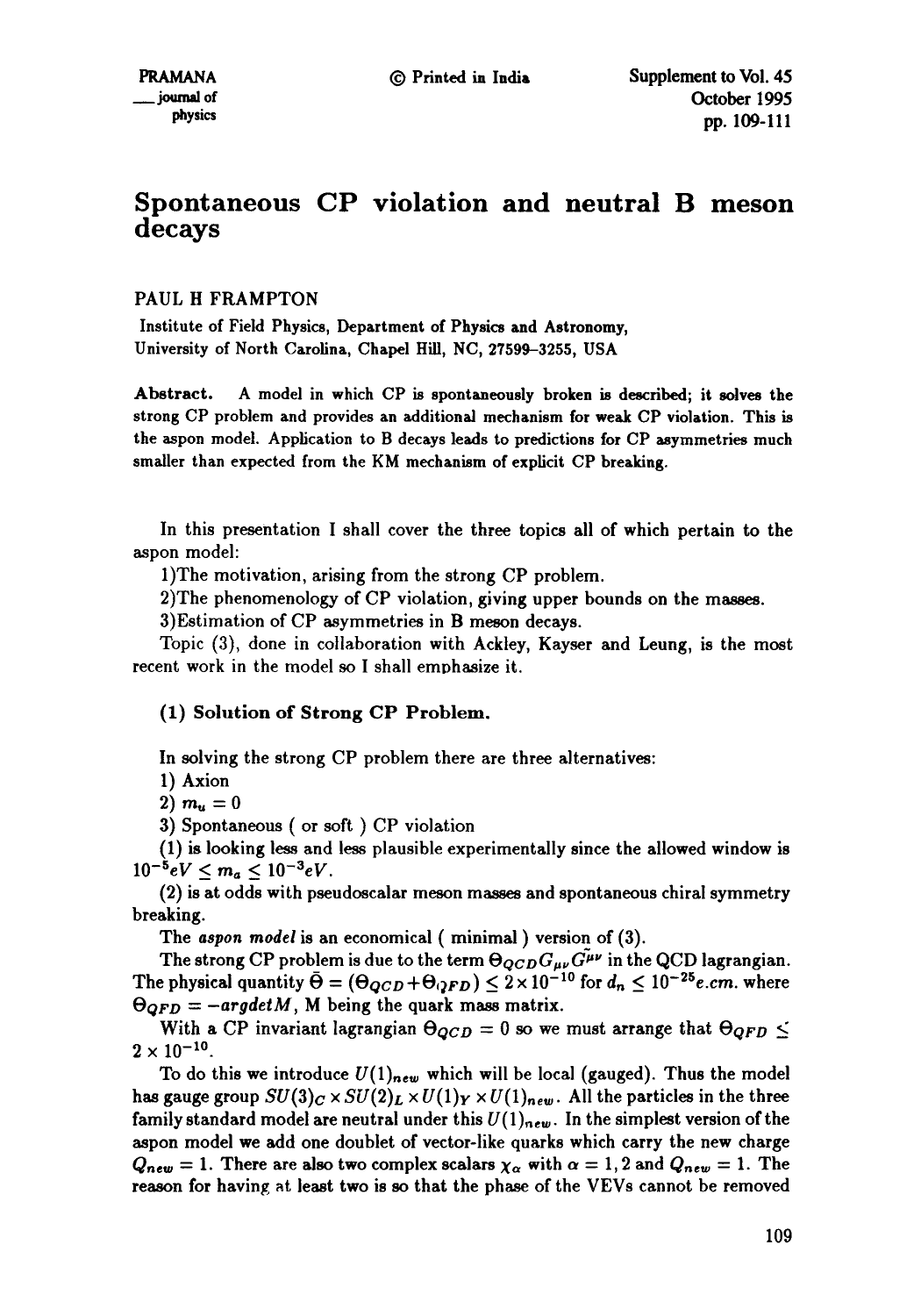by a gauge transformation - assuming there is a nonzero relative phase between them.

The new quarks have gange-invariant (heavy) Dirac masses and Yukawa couplings to the light quarks:

$$
h_i^{\alpha} U_L^C u_L^i \chi_{\alpha l p h a}; \qquad h_i^{\alpha} D_L^C d_L^i \chi_{\alpha l p h a}.
$$
 (1)

Here  $\alpha = 1, 2$  and  $i = 1, 2, 3$ . The superscript C implies charge conjugate. There are *no* Yukawa couplings to  $U_L$  or to  $D_L$  because of the  $U(1)_{new}$  gauge invariance.

The gauge invariance under  $U(1)_{new}$  forces the  $4 \times 4$  quark mass matrices (both up and *down* sectors) to have a texture such that the determinant is real. The diagonal blocks are real because of CP conservation; let the heavy quarks have mass M. The off-diagonal terms are of the form:

$$
F_i = \sum_{\alpha} h_i^{\alpha} < \chi_{\alpha} \tag{2}
$$

and arise from the off-diagonal Yukawa couplings listed earlier. Only one of the two off-diagonal blocks has this form, the other being zero; this is how the determinant is real.

## (2) The Phenomenology of CP Violation, Giving Upper Bounds on the Masses

The Yukawa couplings  $h_{\alpha}^{i}$  are restricted to be  $<< 1$  by the limit on  $\bar{\Theta}$  which is generated by one-loop corrections. In diagonalization of the quark mass matrix the relevant expansion parameter is  $x_i = F_i/M$  (i = 1, 2, 3 for the three families). In the aspon model these satisfy  $x_i \ll 1$ .

Since  $U(1)_{new}$  is clearly anomaly free, it can be gauged and its gauge boson, the aspon become massive by the Higgs mechanism. Combining the upper limit on  $\overline{\Theta}$ and the values of  $\epsilon$  and  $\epsilon'$  from  $K^0$  decay it is possible to show that both the aspon and the vector-like quarks have masses  $\leq 600 GeV$ . The analysis also bounds the values of  $|x_i|$  to be  $\leq 10^{-2}$ ,  $10^{-3}$ ,  $10^{-4}$  for  $i = 1, 2, 3$  respectively.

I shall not go through the details here. In the treatment of CP violation, there is a parallel to the recent paper of Deshpande and He (OITS-529 12/93) which uses a  $S_3 \times Z_3$  family symmetry introdued in 1991 by Ernest Ma. Their case (a) has hard explicit CP violation, but their case (b) has spontaneous violation and has too small a KM phase to account for the effect in the K system which is instead explained by charged Higgs exchange [the analog of aspon exchange].

In the MSSM new CP phases occur and must be suppressed to avoid too large a value of  $d_n$ . Babu and Barr (1993) suggest spontaneous CP violation at a high scale to solve this by providing phases only in gangino mass terms.

These are two examples of other recent work suggesting spontaneous CP violation. They both differ from the aspon model as can be seen by the fact that they both require an axion to solve strong CP.